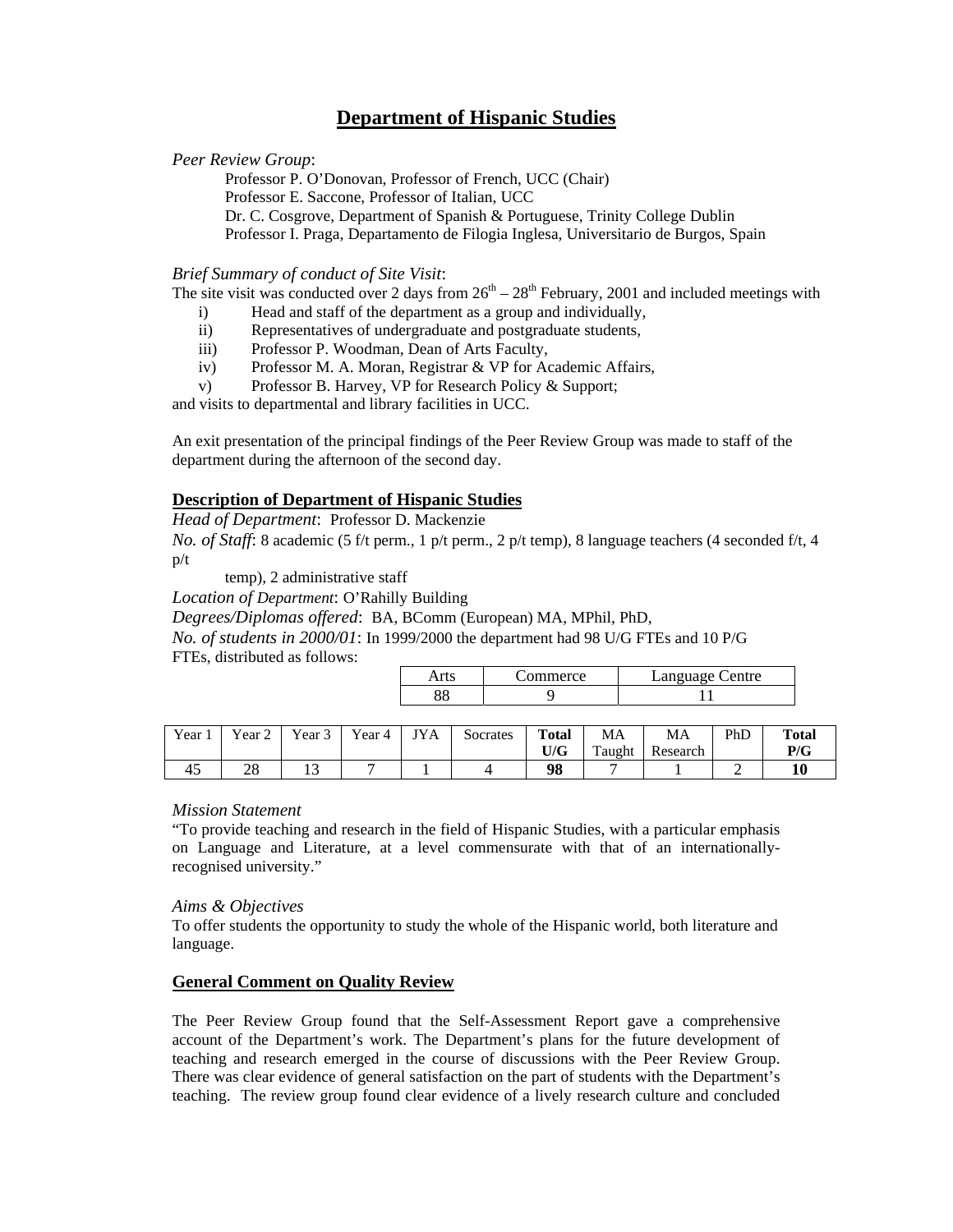that the various initiatives developed in recent years for the promotion of research provided effective encouragement for the realisation of research projects (individual or collaborative).

| <b>Recommendation of PRG</b>                                                                                   | <b>Recommendation of QPC</b>                                                                                                                                                                                                                                                                                                                                                                                                       | Follow-up Report - Oct. '02                                                                                                                                                                                                                                                                                                                                                                                                                                   |  |  |
|----------------------------------------------------------------------------------------------------------------|------------------------------------------------------------------------------------------------------------------------------------------------------------------------------------------------------------------------------------------------------------------------------------------------------------------------------------------------------------------------------------------------------------------------------------|---------------------------------------------------------------------------------------------------------------------------------------------------------------------------------------------------------------------------------------------------------------------------------------------------------------------------------------------------------------------------------------------------------------------------------------------------------------|--|--|
| Finding: Objectives of<br>Department are highly<br>ambitious.                                                  | QPC recommended that the<br>Department review its objectives,<br>especially with a view to ensuring<br>that the commitment of staff to<br>quality undergraduate education<br>is maintained; and that<br>consideration should be given to<br>the possibility of reducing over-<br>teaching whilst ensuring a<br>balanced programme in Hispanic<br>Studies be delivered and<br>examined. This would allow<br>more time for research. | Department has reviewed its objectives<br>and is very happy with the spread of<br>modules offered. The students have<br>expressed their satisfaction with the<br>courses offered and the decision has<br>been taken not to change the course at<br>this time. The Department believes<br>that it is possible to maintain their high<br>standard with the current activities. The<br>numbers are not decreasing in HS as in<br>the other language departments. |  |  |
| That the process of devolution<br>from the central administration<br>could be more efficient and<br>clarified. | The QPC agreed with this<br>recommendation and confirmed<br>that this is a matter receiving on-<br>going consideration.                                                                                                                                                                                                                                                                                                            | From the perspective of the department<br>nothing has changed since the review.                                                                                                                                                                                                                                                                                                                                                                               |  |  |
| That staff-student consultation<br>meetings be maintained at 1 per<br>teaching period                          | The QPC recommended<br>continuance of practice                                                                                                                                                                                                                                                                                                                                                                                     | Implemented. The meetings are<br>minuted and the minutes are published<br>and available.                                                                                                                                                                                                                                                                                                                                                                      |  |  |
| That the questionnaires used by<br>Department to canvas student<br>opinion be expanded.                        | The QPC endorsed<br>recommendation.                                                                                                                                                                                                                                                                                                                                                                                                | Department has not used the electronic<br>surveying system. Department has<br>amended the questionnaires used.                                                                                                                                                                                                                                                                                                                                                |  |  |
| That the Department should<br>avail of opportunities for<br>funding postgraduates from<br>external sources.    | The QPC commended the desire<br>of the Department of HS to work<br>towards increasing postgraduate<br>numbers. All members of staff<br>should be encouraged to expand<br>their research activities.                                                                                                                                                                                                                                | Department continues to engage in all<br>processes attempting to increase<br>funding opportunities for<br>postgraduates.<br>Department funds MA students from<br>within resources provided by Faculty<br>of Arts. Department continues to<br>support applications for Government of<br>Ireland Scholarships. Department feels<br>situation is now improving.                                                                                                  |  |  |
| That arrangements for<br>postgraduate supervision be<br>kept under review                                      | QPC endorsed recommendation<br>and noted and welcomed<br>departmental responses.                                                                                                                                                                                                                                                                                                                                                   | Implemented. Professor T. O'Reilly is<br>Director of Postgraduate Studies in the<br>Department and maintains very close<br>contact with the postgraduates and their<br>supervisors. The Department follows<br>the IFGSB guidelines.                                                                                                                                                                                                                           |  |  |
| That the Department should fix<br>a date for the review of the<br>undergraduate programme.                     | This recommendation is linked to<br>the first one above and the QPC<br>strongly endorsed the<br>recommendation of the PRG.                                                                                                                                                                                                                                                                                                         | The Department does plan to review its<br>undergraduate programme and<br>monitors it continuously. However the<br>first graduates from the new curriculum<br>were graduated in September 2002.<br>Thus the Department plans to wait until<br>September 2006 before considering                                                                                                                                                                                |  |  |

## **Progress on Recommendations for Improvement**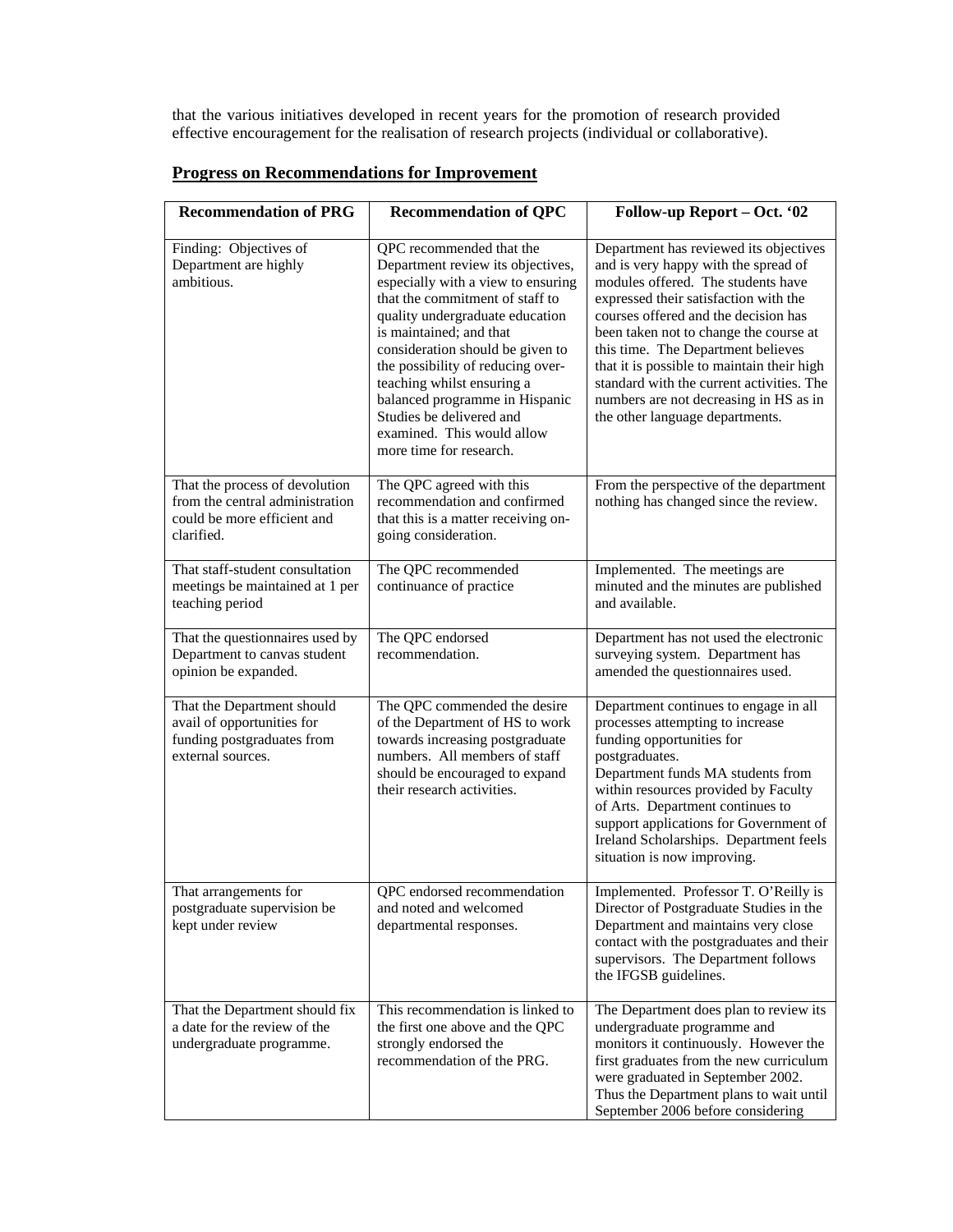| <b>Recommendation of PRG</b>                                                                                                                                          | <b>Recommendation of QPC</b>                                                                                                                                                                                                                                                                                                                                                                                                                               | Follow-up Report - Oct. '02                                                                                                                                                                                                                                                                                                                                    |  |  |
|-----------------------------------------------------------------------------------------------------------------------------------------------------------------------|------------------------------------------------------------------------------------------------------------------------------------------------------------------------------------------------------------------------------------------------------------------------------------------------------------------------------------------------------------------------------------------------------------------------------------------------------------|----------------------------------------------------------------------------------------------------------------------------------------------------------------------------------------------------------------------------------------------------------------------------------------------------------------------------------------------------------------|--|--|
|                                                                                                                                                                       |                                                                                                                                                                                                                                                                                                                                                                                                                                                            | any substantial change to the<br>programmes. The teaching in final<br>year is under constant review as it is<br>predicated on staff teaching their<br>research areas.                                                                                                                                                                                          |  |  |
| Language teaching should be<br>kept under review.                                                                                                                     | It was not clear from the<br>documentation submitted to the<br>PRG that this in fact was being<br>done. The PRG was particularly<br>focused on the teaching provided<br>by the Language Centre at this<br>point. The Dean of Arts would<br>welcome a detailed exploration of<br>the issue of language teaching.<br>The QPC recommended<br>discussions between Head of<br>Department, Dean of Arts and<br>Director of Language Centre<br>should take place. | The Language Centre has been<br>reviewed and action on the<br>recommendations arising from the<br>review will involve all the language<br>departments. The Department of HS<br>will be involved and will cooperate<br>fully with all discussions on future<br>developments, including all aspects of<br>the language teaching.                                 |  |  |
| That College Language<br>Teachers should have improved<br>access to IT facilities.                                                                                    | Discussion on facilities will form<br>part of the review of the<br>Language Centre and its<br>activities.                                                                                                                                                                                                                                                                                                                                                  | All relevant staff will have computers<br>shortly.                                                                                                                                                                                                                                                                                                             |  |  |
| That staff development of the<br>College Language Teachers<br>should be improved - leading to<br>improvement of the support to<br>teaching by the Language<br>Centre. | QPC noted that discussions on<br>this issue are already on-going at<br>a central level.                                                                                                                                                                                                                                                                                                                                                                    | An extensive teaching support and<br>development programme was put in<br>place in 2001/02 in UCC. This will<br>continue in 2002/03. All teaching<br>staff, including the staff of the<br>Language Centre, of the university are<br>invited to all activities and to<br>participate.                                                                            |  |  |
| That improvement to on-line<br>access to student records<br>database should be made.                                                                                  | QPC noted that this is currently<br>being considered.                                                                                                                                                                                                                                                                                                                                                                                                      | Implemented. There has been a very<br>significant improvement in the<br>electronic communications within the<br>department and with the student<br>records database. The Department is<br>very satisfied with the current level of<br>provision.                                                                                                               |  |  |
| That there should be an<br>improvement of anticipation of<br>support needs of academic<br>departments by support services<br>in UCC.                                  | Noted by QPC                                                                                                                                                                                                                                                                                                                                                                                                                                               | This is on-going continuously within<br>the university. The department would<br>welcome more improvements.                                                                                                                                                                                                                                                     |  |  |
| That there should be an<br>improvement of cleaning of<br>O'Rahilly Building                                                                                           | Noted by QPC                                                                                                                                                                                                                                                                                                                                                                                                                                               | There has been no improvement. The<br>GS Officer is aware of the difficulties.<br>These were due to the specification for<br>cleaning and GS went through a phase<br>of high staff turnover that affected<br>continuity of service. A new<br>specification has been drawn up and<br>GS is currently out to Tender for this<br>service that should result in an |  |  |